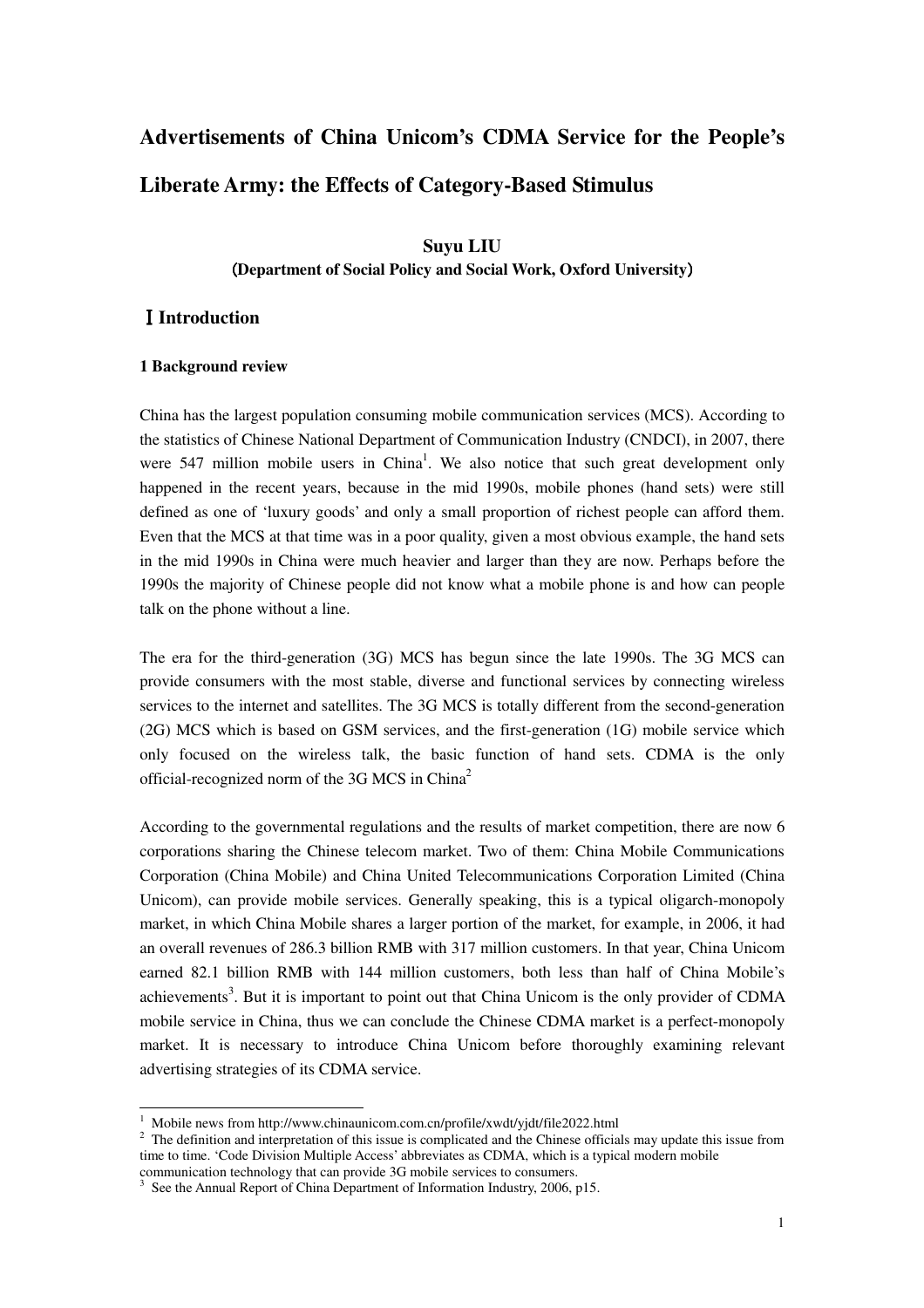China Unicom is a large corporation which provides mobile communication services to all customers in China (including Macau but excluding Taiwan). It is a provider of both CDMA and GSM services. It has the register capital of 21.1966 billion RMB and the largest share of stock of China Unicom is owned by the state  $(61.74\%)^4$ . The State-Owned Assets Supervision and Administration Commission of the State Council (SOASACSC) represents the country to monitor the state-owned assets in China Unicom and prevent them from being illegally and incorrectly treated. In short, China Unicom is a state controlled corporation with an oligarch-monopoly status in the Chinese telecom market and a perfect monopoly status in the CDMA service market in China.

#### **2 Pilot studies of MCS related advertisements**

Classical economic theories consider that the perfect monopolist in the market can earn extra profits without making too much effort on sales promotion/advertising, if the monopolist can maintain its monopoly power in the market. However, the practices in the market competition fail to support this conclusion, because we frequently see that producers with perfect monopoly power still trying their best to advertise their products in the monopoly market. Robinson (1933) in her epic *The Economics of Imperfect Competition* argues that monopoly products can still be substituted, and monopoly producers' inertia can also weaken their advantages in the market. Though it is a good explanation why advertisements are necessary in the perfect monopoly market, it does not address on specific problems, nor can it provide sufficient analysis from the side of consumers in a perfect monopoly market. Hence, it is essential to discuss relevant studies on producer and consumer behaviors, and their relation to advertising in the telecom market. In this paper, we mainly examine three categories of past research.

A group of researchers falls into the first category, which strictly follows a motto 'Best technology is the best advertisement'. They push the importance of technology and quality to the extreme, and consider quality itself as an advertisement. Under this idea, scholars and researchers serve in the industry put great efforts in promoting the mobile communication technology, especially the hand sets and the networks. For example, theoretists argue that cable patrolled transmission networks can directly attract consumers to choose its provider's services and urge telecom corporations to build up those networks (Xiao and Xu, 2005; Huang and Zhong, 2005; Hu, 2004; Jiang et al, 2004; Ma, 2003) Each large corporation in China telecom market maintains a large R&D team, for example, China Unicom had a large technology team with 11,750 members in 2004, which counted more than 29% of its employees<sup>5</sup>. Scholars and practitioners in this category of research and practices try to consider customers' needs on the quality of products, however, they neglect the important step of demonstrating the quality of products to the consumers. The quality really improved, but the consumers did not realize it as the advertising was omitted. The sales results failed to support purely improvements in quality can replace advertisements. Thus we can see the motto gradually disappeared though the corporations still keep their research teams. Researchers and managers finally realize that it is incorrect to ignore the process of 'letting customers know

 4 See Half Year Report of China Unicom, 2007, p6. This proportion remains more or less the same from the foundation of China Unicom in 2002.

<sup>&</sup>lt;sup>5</sup> See Annual Report of China Unicom, 2004, p12.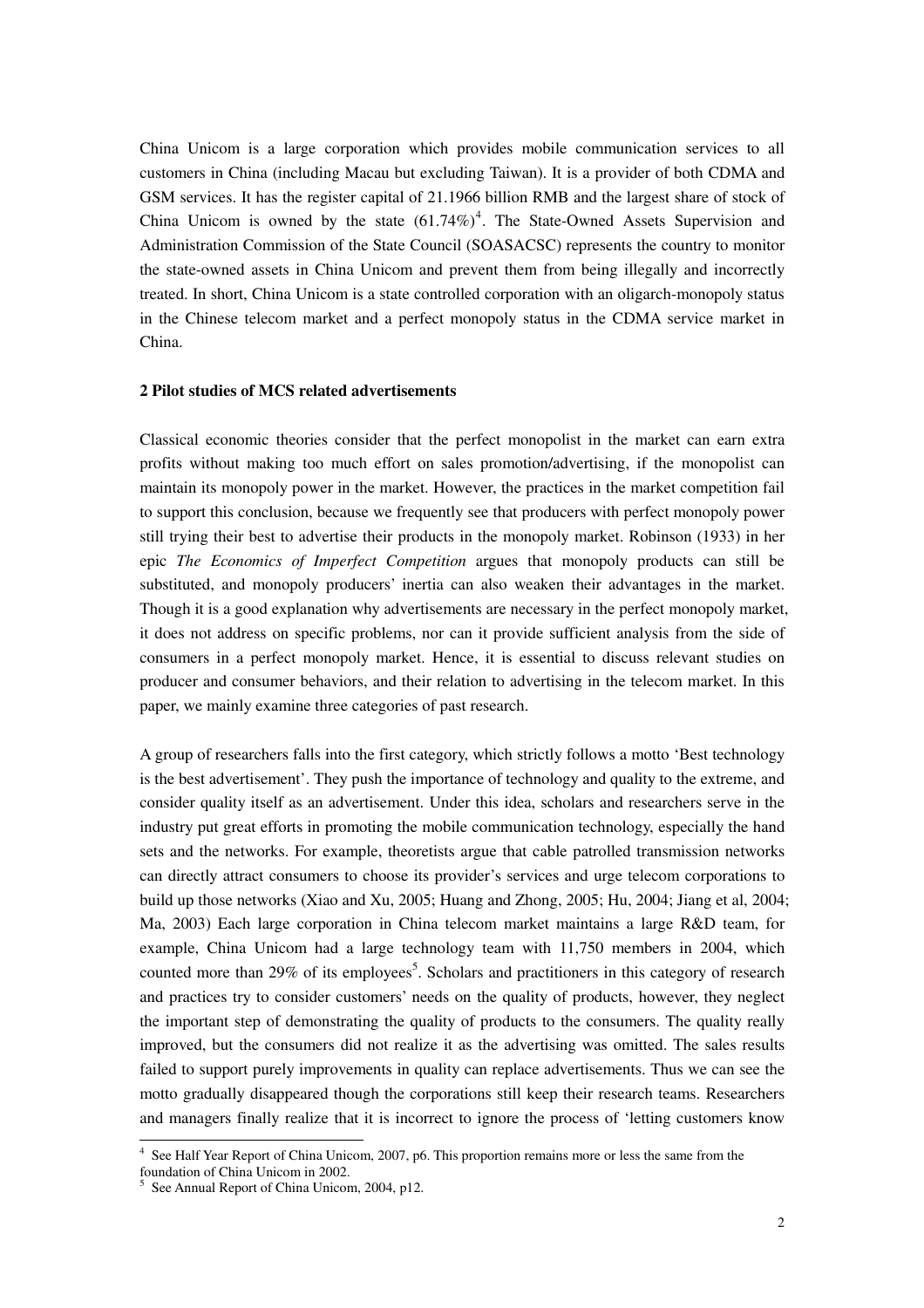us/the products'.

 $\ddot{ }$ 

Significantly different from the scholars who over-emphasize the importance of technology or products' quality, another group of researchers pay most attention to how to make sales promotion on the basis of consumer behaviors. Particularly, theoretists argue that consumers' emotions, which are directly affected by cultural issues, play an important part in their purchasing decisions. Singelis (1994) raises a sophisticated measurement to assess the effects of advertisements under both individualism culture and collectivism culture, which show significant different results. Aaker and Williams (1998) further give a few factors to explain the difference in advertising results under different cultures, in which novel stimulus is adopted to answer the question why interdependent consumers may not act as anticipated. They consider that China is a country which has a strong collectivism culture. The most popular research methodology in this category is 'Hypothesis-test', which means authors raise relevant arguments or issues, and then choose specific samples to test those arguments. Statistics is widely adopted in the experiments designing and sample choosing processes. After the analysis of the test results, researchers start to discuss the possible factors which contribute to the results, and finally provide practical advices.

More specifically, researchers gradually pay more attention to the dual-nature of MCS. More and more researchers realize that on one side, MCS is the objective in advertisements, as service providers try to advertise their MCS to consumers. But at the same time, MCS itself can be considered as the means to achieve the advertisements. Many scholars (e.g. Stone, 1996; Barwise and Strong, 2002) illustrate that short message service (one sub-type of MCS) can be widely used to promote the sales of MCS. Trappey and Woodside (2005) further provide a discussion on the benefits and costs of short message service in advertising, though they fail to provide a true experiment to empirically support their conclusion. More recently, Okazaki et al (2007) thoroughly examine the process of mobile advertising. They find according to empirical results, trust is the key factor which links the dual-nature of MCS in advertising

It is important to acknowledge the research paradigm of producer and consumer behaviors under advertising is contributory to examine the advertising strategies of CDMA services of China Unicom. Also, this paper uses an important concept provided by the past research: Category-based stimulus, to analyze the successful advertisements of China Unicom's CDMA service the People's Liberate Army (PLA).

### Ⅱ **The Advertising of China Unicom's CDMA Service for the PLA**

Before discussing China Unicom's advertisements on its CDMA services, it is essential to point out that the PR China Law of Advertisement prohibits derogating the products and services provided by other producers/providers<sup>6</sup>. Thus we can conclude that China Unicom cannot make any advertisement to derogate its major competitor, China Mobile, which captures the largest share of mobile service market, and also provides substitutes (such as GSM mobile services and IP services) of CDMA services. Meanwhile, according to the nature of CDMA services, whose

<sup>&</sup>lt;sup>6</sup> See Chapter 12 of the PR China Law of Advertisement, approved by National People's Congress in 1994, http://www.gdgs.gov.cn/cyfg/GGf.htm, accessed on 21<sup>st</sup> Feb, 2008.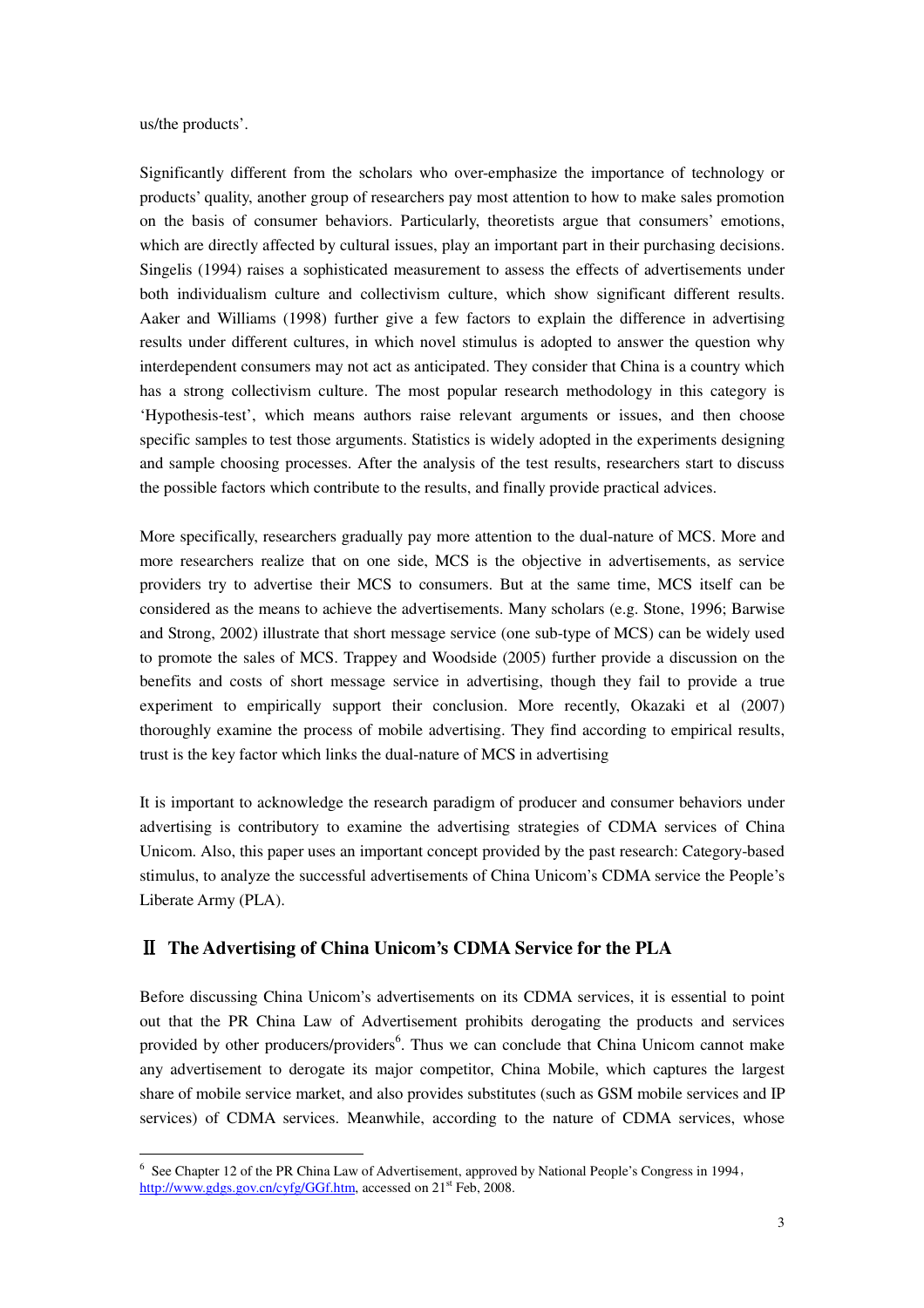installment and connection cost will be greatly reduced if the service is consumed by a large group of customers who resident in same areas or register in same periods, we find that in China, the PLA is an ideal consumer of CDMA services in consideration of that.

#### **1 PLA as a consumer of MCS**

Similar with any other army, the PLA has its main function to defense its country from being invaded. As China is such a large country, the PLA has a significant size, which makes itself as a large group of consumers whom needs a great sum of goods to maintain itself and keep its fighting ability. MCS is essential for the PLA in both the peace and war times, and we can easily realize the market of mobile communication service for the PLA is quite broad.

According to the nature of the PLA, it is not hard to find it is a consumer which put quality at the topmost place when it makes purchasing decisions. In purchasing MCS, the PLA pays most attention to the security of its potential (and also current) mobile communication, such as the ability to prevent wire tapping from the enemies. Meanwhile, the PLA also greatly emphasizes the stability of its mobile communication, as it realizes that the army needs to use mobile communication under any circumstances (conditions) during the war or other urgent times.

The PLA is fully maintained (funded) by the country. The purchasing decisions of the PLA are made by its senior officers. Their subordinates, mainly middle-class officers of the PLA, who are in charge of each individual army corps, have the responsibility and right to report to their senior officers on what equipments they need and whether the equipments work well in their army corps. The PLA runs a very strict 'subordinates obey seniors' principle, which means senior officers have the absolute power in making purchasing decisions. Normally, both the senior officers in charge of purchasing, and their subordinate officers who lead each individual army corps have been trained with anti-wire tapping and wireless communication skills under different circumstances. Most of those officers are graduated from special military colleges/programmes, which offer compulsory courses to equip their students (army officers) with necessary anti-wire tapping knowledge and examples of wire tapping cases (e.g. the Battle of Midway). Some of the PLA officers have even being involved in the past wars or military conflicts, such as the war with Former Soviet Russia, Vietnam, etc, and they may have better understanding/skills in anti-wire tapping and mobile communication from their personal experiences in those military conflicts. Therefore, we are confident to conclude that those PLA officers (or at least most of them) have a deep cognitive and emotional category in the security, as well as the stability of military mobile communication (especially in war times). This paper analyzes China Unicom's advertisements on its CDMA service for the PLA with the framework of category-based stimulus.

#### **2 The advertisements**

Based on the purchasing decision-making procedures of the PLA, China Unicom chose to persuade the senior and middle class officers of the PLA by providing them with familiar examples, as well as extreme results in the advertisements. The advertising was carried out in the PLA General Office in 2003. According to the China Unicom CDMA Developmental Report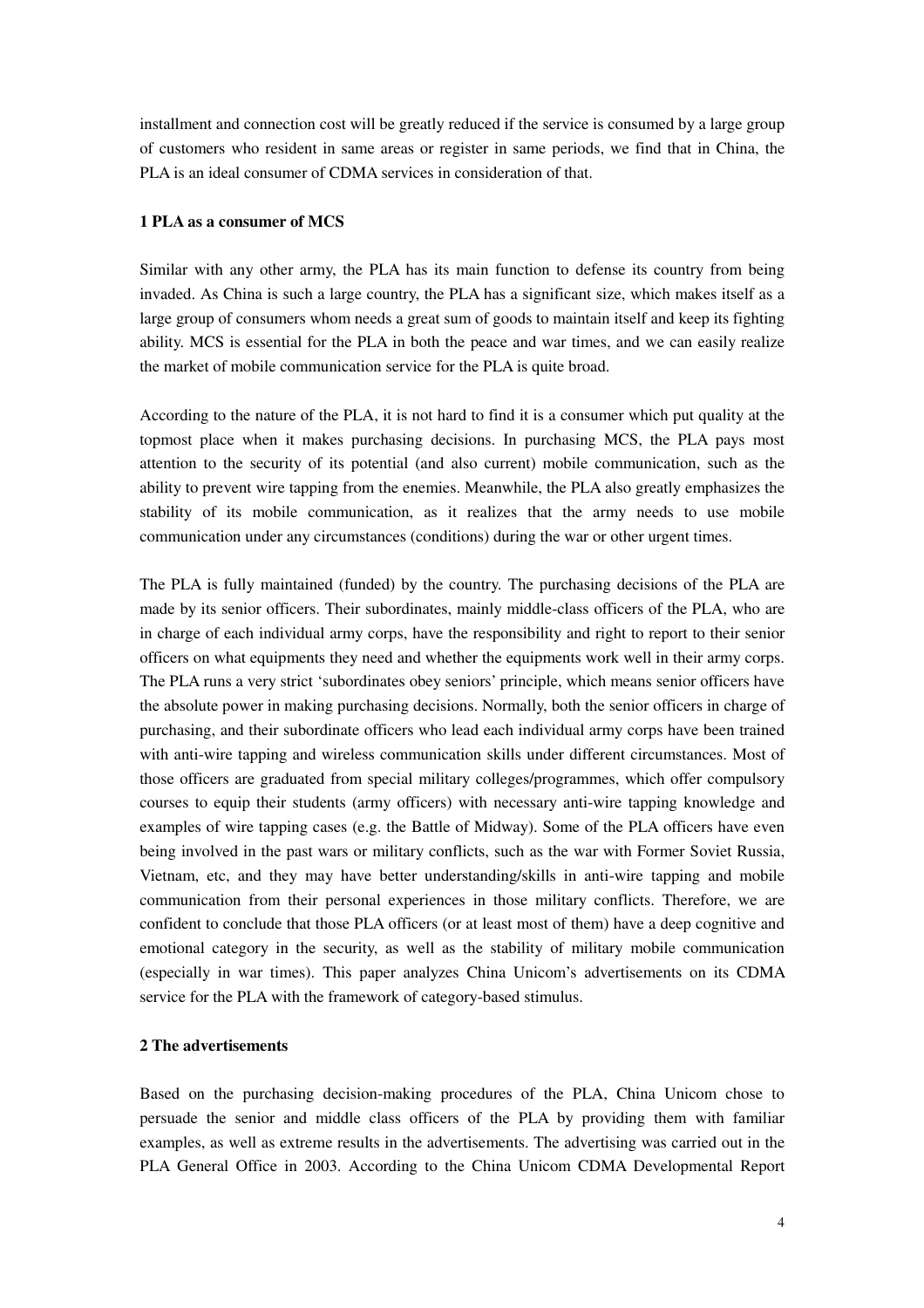(2003), the detailed advertising were performed as below:

- 1) Invite relevant PLA officers to the bidding room, where advertising took place. According to the regulations of the PLA, those officers are required to make an overall comment of the product by giving a score of it (the measurement are given by senior army officers but not available to China Unicom). The score is a key factor to decide whether to buy or not.
- 2) China Unicom's advertising staff began to play a prepared short video, which starts with the facts (statistics) of battle-loss caused by insecurity of military communication in the past wars from 1939. That video continued to interview some veteran who survived from the Battle of Midway (an example that wire tapping can change the result of a war) to discuss the importance of the insecurity of military communication in a vivid way. This step lasted 8 minutes.
- 3) Immediately after the video, the staff turned to play another prepared video, which documents that in a battle in the Anti-Vietnam War (1979), a Chinese scout successfully found a large corp of enemies and then he tried to contact his superiors via his wireless communication set. However, no matter how hard he tried, he failed to contact his superiors due to the wireless disturbances from the enemy. Finally he threw his wireless communication set into the river and rant 'If I have a good wireless phone, no enemy can escape under my eyes!' in a despair<sup>7</sup>. The video lasted 6 minutes.
- 4) Noticing those PLA officers were shocked by the above two videos, China Unicom's staff stopped 3 minutes before continuing to play a documentary. This is about the PLA in the 1999 military rehearsal against Taiwan. It shows that a group of PLA soldiers are trenching in the mountains where the quality of wireless communication facilities is poor. One of the soldiers, who wanted to report his leader via his handset, suffered the problem of bad connection. The documentary shows he tried again and again, but his leader could not hear anything due to the poor connection. Finally he sighed 'Probably China Unicom is better!' This documentary lasted 5 minutes.
- 5) China Unicom's staff announced that the videos ended up and immediately the screen shows 'Yes, China Unicom is better!' Immediately each of those officers were given a brief prospectus which emphases that China Unicom's CDMA service's strength in security of military communication and the stable quality of communication under all circumstances. It does not mention other issues such as the cost, etc. Meanwhile, the key contents of the prospectus were also shown on PowerPoint slides, which had 5 pieces and were introduced in 10 minutes.
- 6) China Unicom's staff gave the conclusion remarks and the PLA officers left to start making their comments, suggestions, or maybe even decisions, which were not known by China Unicom until the announcement date of decisions. After the advertising finished, China Unicom was not permitted to continue providing other information to affect the purchasing decisions.

 $\ddot{ }$  $7$  The language is originally Chinese, in which the sentence is much stronger than after being translated into English.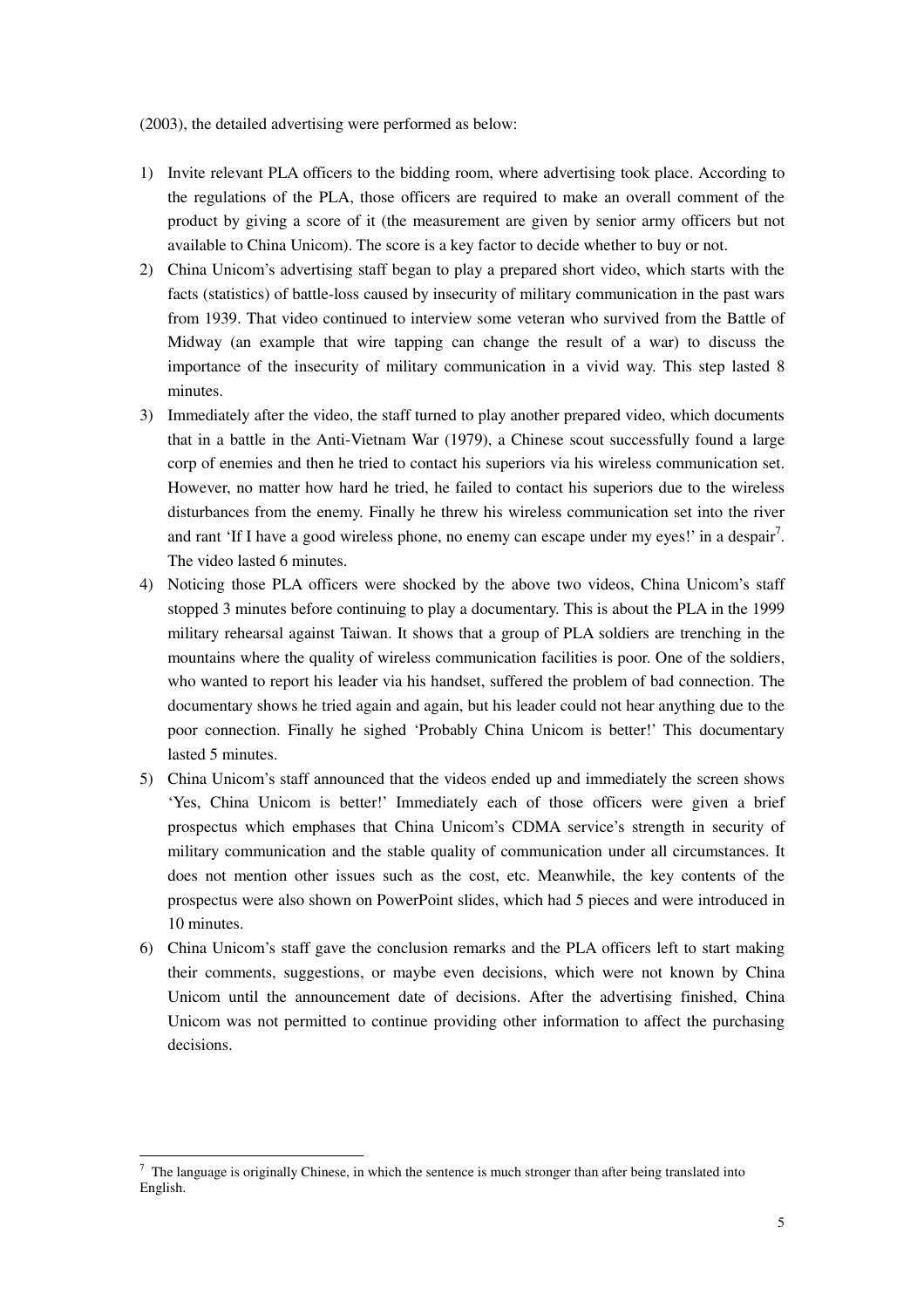#### **3 Results: An Excellent Contract**

Within one week, the PLA made the decision to purchase the CDMA service from China Unicom. The contract can be summarized as that the PLA buys 1.1million CDMA handsets in the contract year, while the PLA continues to purchase another 1.1 million CDMA handsets in the next two years given that China Unicom provides sufficient updates in its CDMA networks for the army. The updates and installments of networks are charged separately, and the prices of CDMA handsets vary according to their modes. The contract lasts three years.

Such a contract brings China Unicom a sale of at least 6.50 billion RMB for the CDMA handsets. '…And estimably, the installment and updates of CDMA networks for the army can also contribute around 1 billion RMB to China Unicom<sup>38</sup>. This is a large amount because in 2004, China Unicom had a total business income of  $66.59$  billion  $RMB<sup>9</sup>$ . The contract making process is rather quick as well, which can also save China Unicom's transaction cost and provide it more time to prepare the services. In short, this is a great success for China Unicom's CDMA business, and we argue that this success can be partially ascribed to the wisely wielding of category stimulus in the advertisements of China Unicom's CDMA business for the PLA.

## Ⅲ **The Theory and Discussion**

#### **1 The theory of category-based stimulus**

Theories of category-based stimulus assume that human beings have their own cognitive and emotional categories, which vary according to past experiences, previous purchasing decisions, educational background, etc (Sujan, 1985; Chaiken et al, 1989). These cognitive and emotional categories will lead categorization when perceiving and processing information which are from outside. That means, the perceiver of information will automatically attempts to match the information with its categories in head. Also, 'Categorization can occur at any level, which can lead to different evaluations' (Pavelchak, 1989, p354). Some scholars further demonstrate that all evaluations are derived from perceivers' cognitive and emotional categories, as well as their following categorization in face of information or perceptions (Fazio, 1986; Lingle and Ostrom, 1981; Ostrom et al, 1980; Wyer, 1973). Accentuation Theory (Eiser and Stroebe, 1972) states that category based stimulus have a self-reinforce mechanism, through which categories will be maintained by past evaluation process. But it is important to emphasize that categories stimulus is conditioned by a series of factors. 'Categorization is likely to be successful if there is a close enough match between the stimulus and a schema stored in memory' (Pavelchak, 1989, p355). Therefore we can see that memory plays an important part to provide strong stimulus to categorization. Researchers further divide memory into two kinds: explicit and implicit memory, which relevantly refers to a person when consciously retrieval back to previous exposure and tries to access past information, and a person when recall prior encoded information without deliberate attempts to access those information (Shapiro and Krishnan, 2001; Lee, 2002). The Two-mode

 8 See the 2004 China Unicom Annual Report, p17.

 $9$  As above, p16.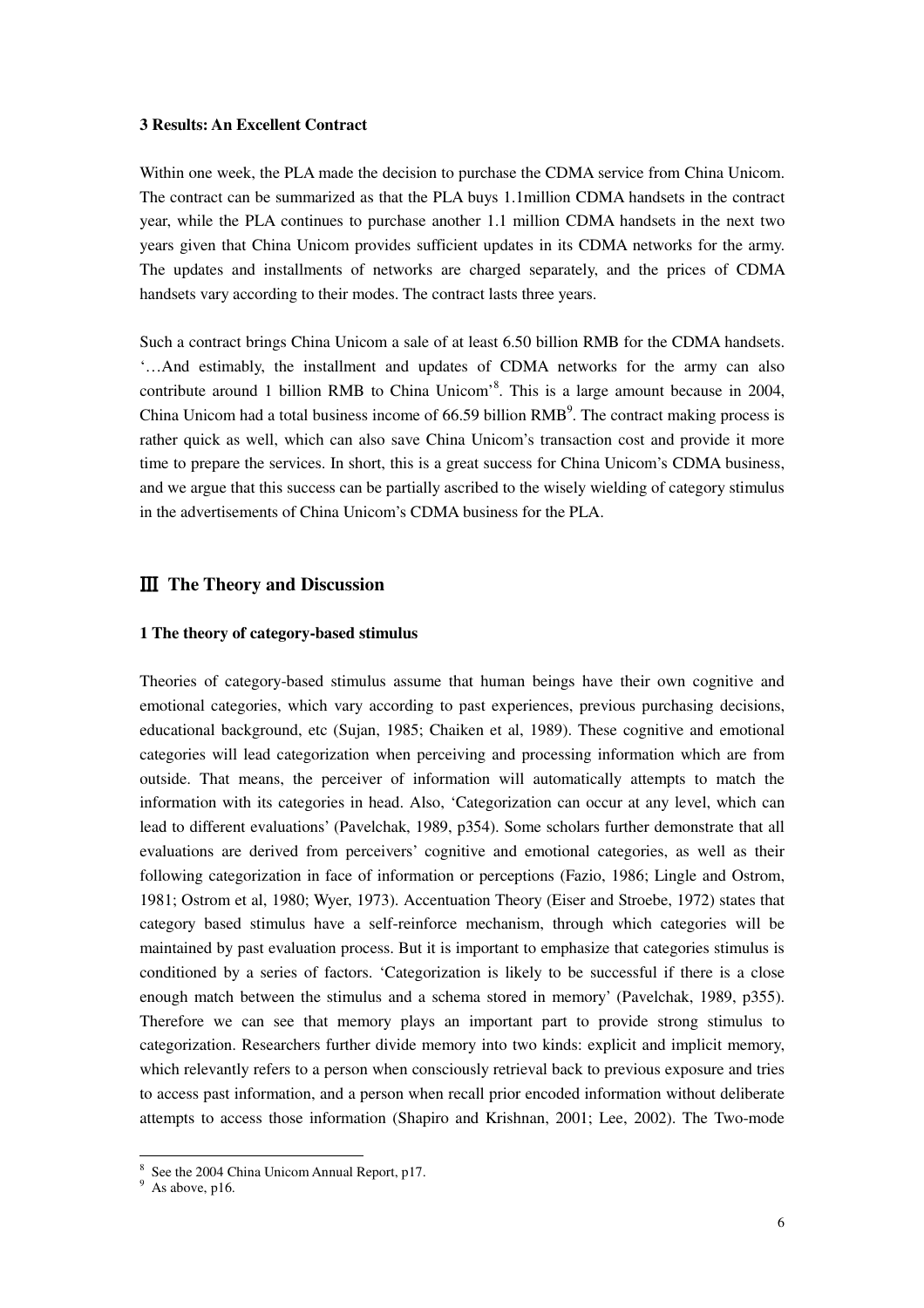Model (Fiske and Pavelchak, 1986) demonstrates that consistency is another condition to stimuli categorization in processing information. In short, category-based stimulus is a framework which analyzes human being's reaction/evaluation process when face to information or objectives.

Behavioral economics adopts this framework into advertisement research. Goodstein (1993) believes that advertisements with category-based stimulus are effective to increase the likelihood of consumers to purchase the product, and also helpful to attract potential customers to watch the whole advertisement (Goodstein uses television advertisements as experiments) instead of giving up on the half way. A hypothesis test is also given to demonstrate the validity of category-based stimulus in advertising. Prelec (2006) considers category-based stimulus as one preliminary to construct consumer behavior model under competitive marketing interactions. Ho et al (2006) use behavioral economics as a tool to add category-based stimulus into a model of the interaction of consumer and firms' behaviors. Also, scholars consider category-based stimulus as an important factor in the advertising market competition when firms try to promote new products which aim to capture the potential market under great uncertainty (Tyagi, 2006). He further illustrates the relation between category-based stimulus of consumers and uncertainties in the market. The following passages examine how category-based advertisements mentioned in the previous chapter (advertisements with category-based stimulus) help China Unicom to win the contract from the PLA.

#### **2 Discussion on the effects of China Unicom's advertisements with category-based stimulus**

Vakratsas and Ambler (1999) raise the issue that advertising must have some mental effects on consumers. China Unicom's advertisements successfully created and exploited such effects to attract those PLA officers to purchase its CDMA service by including category-based stimulus.

Before the advertisements, China Unicom clearly understood that CDMA service was a novelty in the market at the moment and thus the consumers, including the PLA, knew little about it. However, according to the nature of the PLA, China Unicom examined an important point of the PLA as a consumer of MCS: quality-centered, which is different from other consumers who need to consider a variety of factors, such as 'utilitarian and hedonic considerations' (Sullivan Mort and Drennan, 2007, p303). Hence, China Unicom successfully found that the PLA officers have unchanged cognitive categories in purchasing MCS, which determined their evaluation/decision process of CDMA services provided by China Unicom.

As analyzed in the previous chapter, we know that those PLA officers have a stable cognitive and emotional category to purchase reliable and high quality MCS, while pay less attention to prices. Therefore, the staff of China Unicom added category based stimulus into the advertisements step by step in order to evoke and match those PLA officers' cognitive and emotional category.

At the beginning, the short video provided statistics of battle-losses caused by insecure military communication. This was the fundamental step because it aimed to evoke those PLA officers' cognitive category by dropping a hint of what will be introduced in the following steps. As the information contained in the video well matched the PLA officers' cognitive category, based on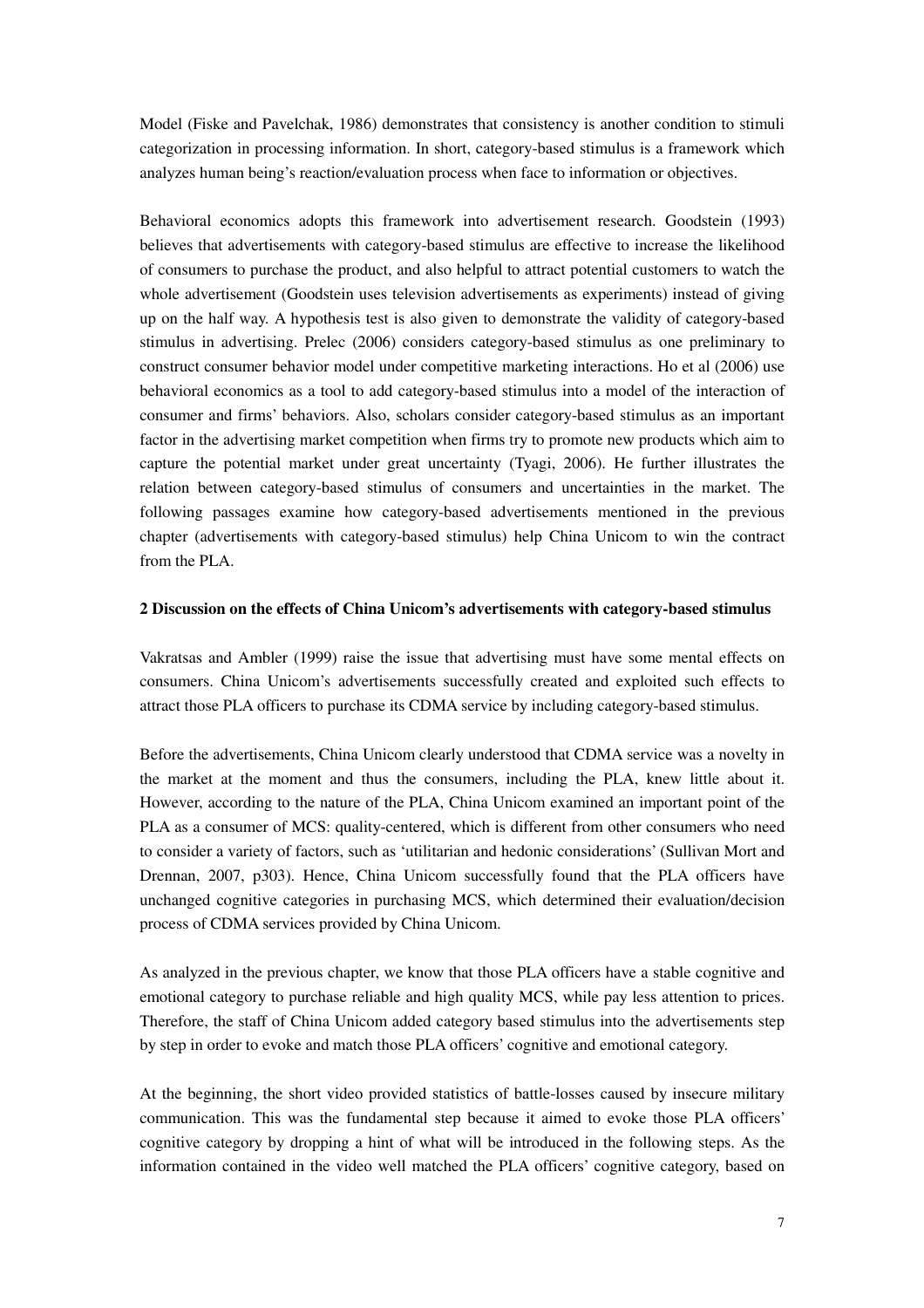Goodstein's classical experiment results (Goodstein 1993), this step can also helped to attract those officers to watch the following advertisements instead of drop away.

The second video and its followed documentary provided most category-based stimulus to those PLA officers in a vivid way. The Anti-Vietnam War and the military rehearsal against Taiwan (1999) are two of the most significant military actions of the PLA since the foundation of the PRC, and the majority of those PLA officers have been involved in at least one of them. Therefore, we are confident that the information contained in the second video and the documentary can serve as strong category-based stimulus to persuade the PLA officers by matching their personal experiences. Also, we should mention the method to convey the stimulus is good. Numerous psychological papers have demonstrated that videos can provide vivid information to perceivers and have stronger ability to recall perceivers' past experiences, which can attract perceivers in a better and more reliable way (Sullivan Mort and Drennan, 2002; Heckler and Childers, 1992; Houston et al, 1987 etc). In this case, visual information may also convey stronger stimulus.

The advertisement sentence 'China Unicom is better' served as a unique context to successfully convert the previous introduction of the importance of the security of military communication to the advertising of the CDMA service provided by China Unicom, after realizing the previous videos and documentary had already provided those PLA officers with strong stimulus to match their categories. Meanwhile, noticing that there are only two mobile service providers in China, this context also beat China Unicom's competitor, China Mobile, in an obvious but clever way without breaking the PR China Law of Advertisement. In consideration of this, this context may also contribute to reduce some possible prejudices of 'China Mobile should be better in quality as it captured a larger market share' in some of those officers' mind.

To strengthen the category-base stimulus, China Unicom even intentionally omitted stating other privileges of its CDMA service in the final advertising step. For example, China Unicom did not mention the relevant lower communication price between CDMA service users. As Schoenfelder and Harris (2004) illustrate that consumers' ration can be oppressed by their emotions and past experiences while it can be aroused or strengthened by rational factors, such as prices of products, we notice that China Unicom skillfully avoided from wasting their efforts of previous advertisements by only concentrating on the quality and security of its CDMA service, which fall into those PLA officers' cognitive and emotional categories evoked by the advertisements. This last advertising step guaranteed that those PLA officers perceived the maximum amount of category-based stimulus, while it minimized other factors that can evoke consumers' ration. All those steps in advertisements matched the PLA officers' cognitive and emotional categories and provided them with strong category-based stimulus. These steps were coherent and each had its own functions without contradictions between each other.

It is also essential to point out that the staff performing the advertisements played an important role to achieve the strong effects of category-based stimulus. They must pay attention to the reaction of the perceivers and thus try to catch the self-involvement of those perceivers, which is a preliminary to convey category-based stimulus. Also, they need to control the time in order to keep consistency and then maximize the category-based stimulus. China Unicom staff adequately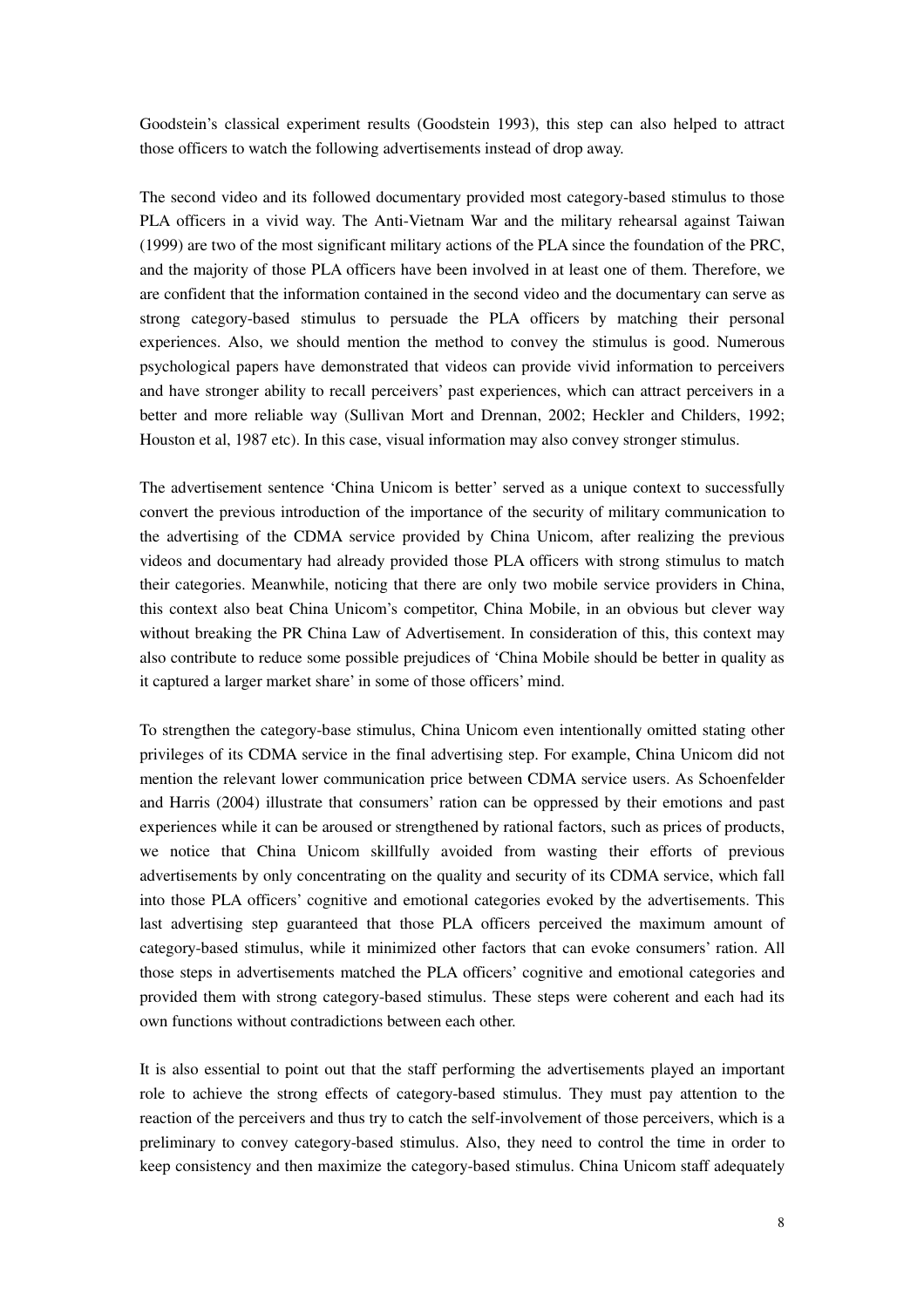controlled the advertisements by stopping 3 minutes after the two videos which contained a lot of category-based stimulus. This stop provided those PLA officers with a short time to briefly processing the stimulus they received, but cannot thoroughly think about it with great ration. Also, China Unicom staff cleverly controlled the time length of the full advertisement, as it is clear too long advertisement can make perceivers bored and reduce their incentives to purchase.

# Ⅳ **Conclusion**

This paper argues that China Unicom achieved a great success of its CDMA business on the PLA from the angle of category-based advertisements. During the contract period, we believe that China Unicom may take some further actions to strengthen its advantages and privileges in the PLA. For example, we suggest that China Unicom may use CDMA service as a platform to make advertisements which are especially for the PLA, so that the division of advertisement can be achieved in a relatively costless way. These advertisements can strengthen the category-based stimulus as well.

The successful advertisement of China Unicom's CDMA service for the PLA can serve as a good example of using category-based stimulus to design effective advertisements in order to promote the sales of novelty products/services. Also, it is an example of making suitable advertisements to attract quality-centered customers, who have cognitive and emotional categories on paying great attention to the quality of products/services.

This paper is a qualitative research which does not provide enough empirical analysis to support its arguments. For the security of national defense, relevant laws and regulations do not permit any person/organization to make experiments on the PLA (especially on its senior officers). Also, though we examine the decision making procedures of the PLA, the detailed process to achieve the final results is still not available to us. For example, the Arrow Impossibility Theorem (Arrow, 1951) demonstrates that it is impossible to make an optimal decision without breaking its 6 preliminaries, but we do not know how many officers participated in the final decision, and we do not know how they argue/compromise with each other to reach the final decision.

We hope that future research in this field can provide first hand data sets to analyze the effects of category-based stimulus in advertisements. Meanwhile, we call for experiments and hypothesis tests to examine the detailed process of how category-based stimulus can be effectively conveyed to perceivers. In such a complex research field, we may need to think whether there is a new paradigm can replace the traditional Neo-classical analysis framework which tries to separate different factors and components of the research objectives.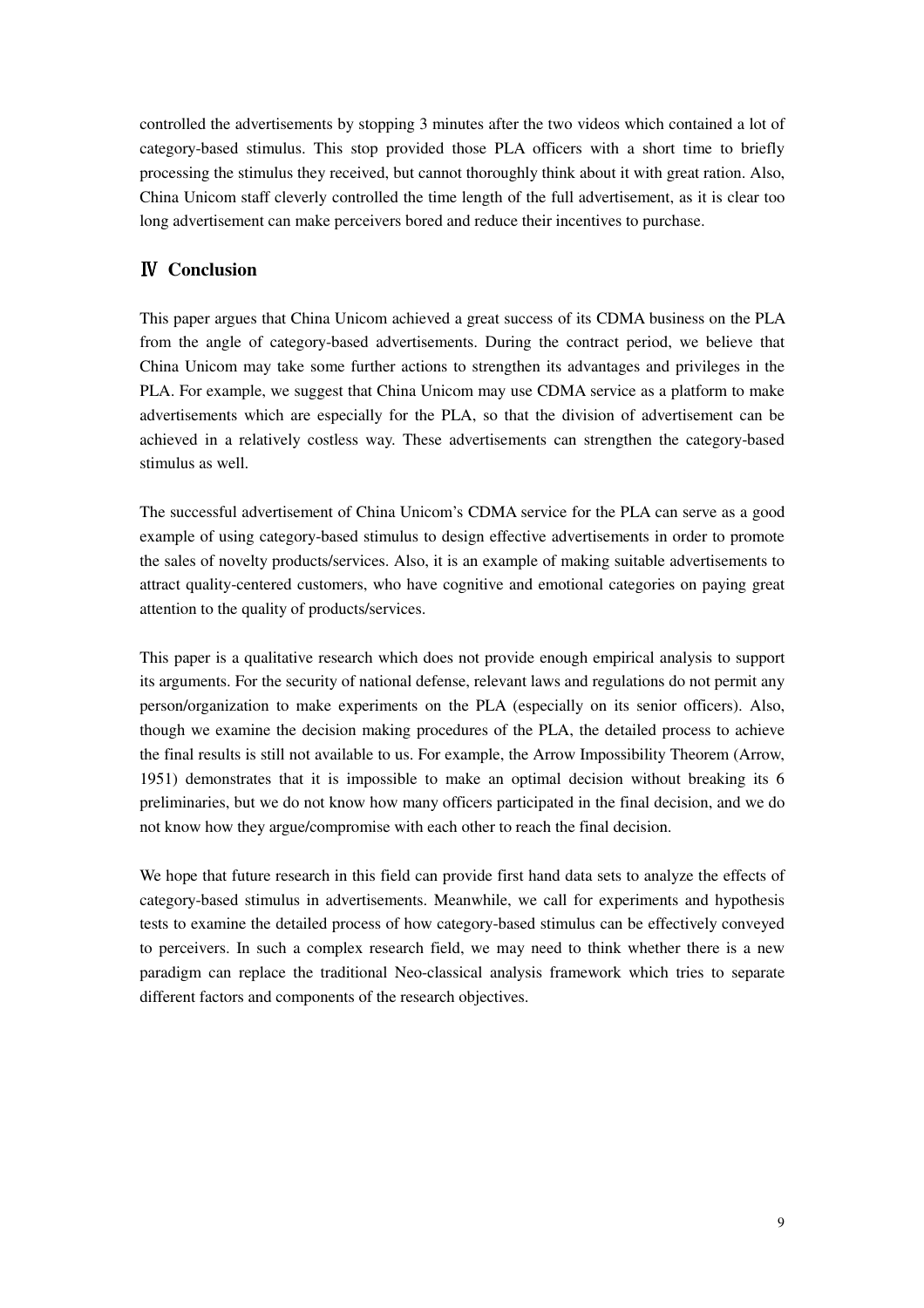## **Bibliography:**

- Aaker, J.L. and Williams, P. (1998) 'Empathy versus pride: the influence of emotional appeals across cultures', *Journal of Consumer Research*, 25(3): 241-261
- Arrow, K., (1951) *Social Choice and Individual Values,* New York: John Wiley and Sons
- Barwise, S.J. and Strong, C. (2002) 'Permission-based Mobile Adversting', *Journal of Interactive marketing*, 16(1): 14-24
- Chaiken, S. Liberman, A. and Eagly, A.H. (1989) 'Heuristic and Systematic Information Processing within and beyond the Persuasion Context', in *Unintended Thought*, Uleman, J.S. and Bargh, J.A. (eds) New York: Guilford, 212-252
- Eiser, J.R. and Stroebe, W. (1972) *Categorization and Social Judgment*, CA: Academic Press.
- Fazio, R.H. (1986) 'How Do Attitudes Guide Behavior?', in Sorrentino, R.M. and Higgins, E.T. (Eds), *The Handbook of Motivation and Cognition: Foundations of Social Behavior*. New York: Guilford Press, 204-243
- Ferris, M. (2007) 'Insights on Mobile Advertising, Promotion and Research', *Journal of Advertising Research*, 47(1): 28-37
- Fiske, S.T. and Taylor, S.E. (1991) *Social Cognition*, Massachusetts: Addison-Wesley.
- Fiske, S.T. and Pavelchak, M.A. (1986) 'Category-based Versus Piecemeal-based Affective Responses: Developments in Schema-triggered Affect', in Sorrentino, R.M. and Higgins, E.T. (Eds), *The Handbook of Motivation and Cognition: Foundations of Social Behavior*. New York: Guilford Press, 167-203
- Goodstein, R.C. (1993) 'Category-based Applications and Extensions in Advertising: Motivating More Extensive Ad Processing', *Journal of Consumer Research*, 20(1): 87-99
- Heckler, S.E. and Childers, T.L. (1992) 'The Role of Expectancy and relevancy in Memory for Verbal and Visual Information: What Is Incongruency?' *Journal of Consumer Research*, 18(4): 475-492
- Ho, T.H., Lim, N. and Camerer, C.F. (2006) 'Modeling the Psychology of Consumer and Firm Behavior with Behavioral Economics', *Journal of Marketing Research*, 43(3): 307-331
- Houston, M. J., Childers, T.L. and Heckler, S.E. (1987) 'Picture Word Consistency and the Elaborative Processing of Advertisements', *Journal of Marketing Research*, 24(3): 359-369
- Hu, Q. (2004) 'Consideration on Local Transmission Network Construction of China Unicom', *Modern Science &Technology of Telecommunications*, 10(2): 20-23
- Huang, X. and Zhong, S (2005) 'The Catching Strategy of China Unicom', *Costal Enterprises and Science &Technology*, 12(2):45-47
- Hui, C.H. and Triandis, H.C. (1985) 'Measurement in Cross-Cultural Psychology: A Review and Comparison of Strategies', *Journal of Cross-Cultural Psychology*, 16 (2): 131-152
- Jiang, Z., Cai, J. Zhou, S. and Zhang, Y. (2004) 'Construction and Development of China Unicom Integrated Intelligent Network', *Telecommunication Science*, 14(6): 21-29
- Krueger, J. and Clement, R.W. (1994) 'Memory-Based Judgments about Multiple Categories: A Revision and Extension of Tajfel's Accentuation Theory', *Journal of Personality and Social Psychology*, 67(1): 35-47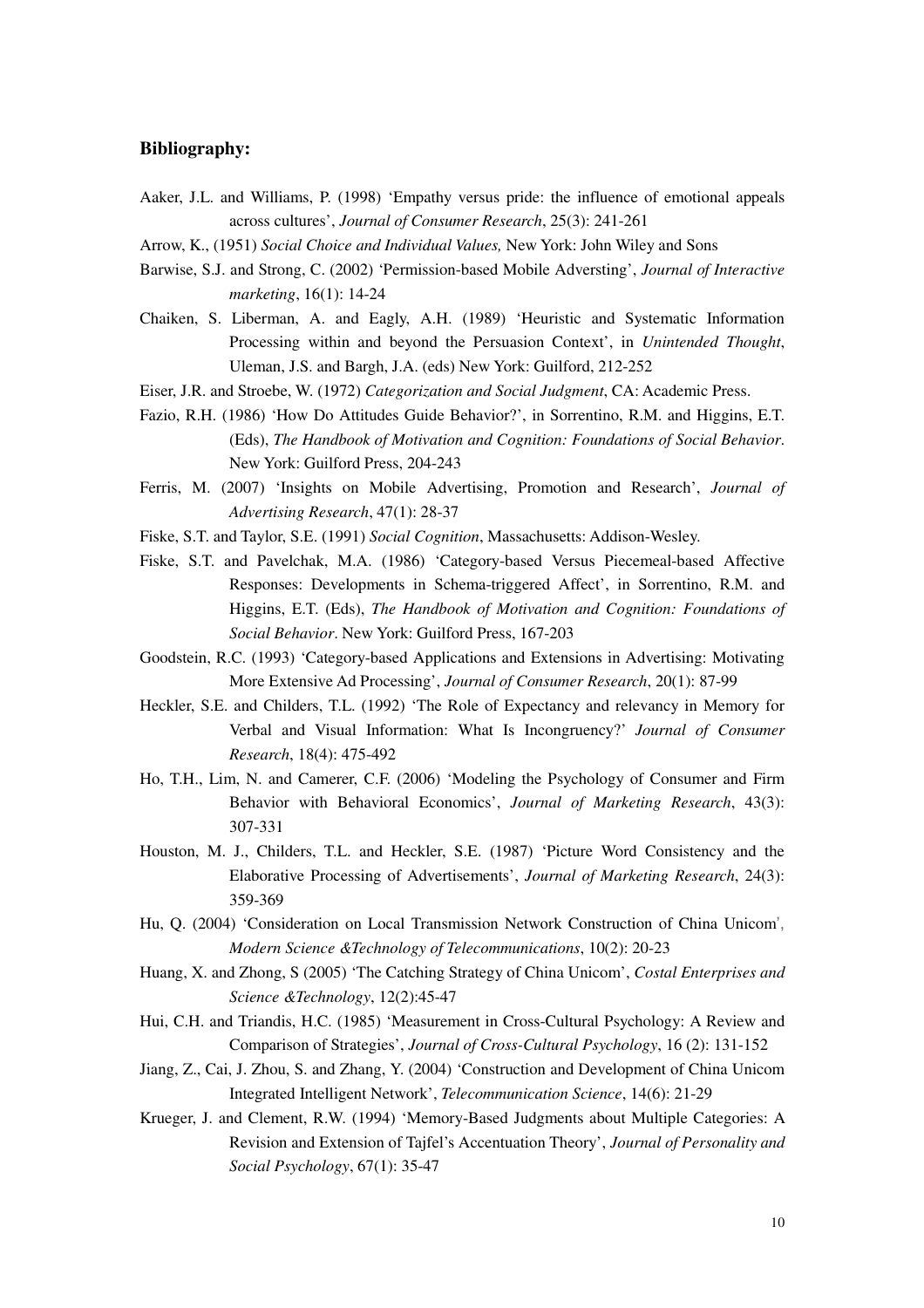- Lee, A.Y. (2002) 'Effects of Implicit Memory on Memory-Based Versus Stimulus-Based Brand Choice', *Journal of Marketing Research*, 39(3): 440-454
- Lingle, J.H. and Ostrom, T.M. (1981) 'Principles of Memory and Cognitive in Attitude Formation', in Petty, R.E., Ostrom T.M. and Brock, T.C. (Eds) *Cognitive Responses in Persuasion*, NJ: Erlbaum, 399-420
- Livingston, R.W. and Brewer, M.B. (2002) 'What Are We Really Priming? Cue-Based versus Category-Based Processing of Facial Stimuli', *Journal of Personality and Social Psychology*, 82(1): 5-18
- Ma, B. (2003) 'China Unicom: to Be a Forerunner in Mobile Service Market', *China Radio*, 17(1): 10-14
- Miller, S.A., Clinton, M.S. and Camey, J.P. (2007) 'The Relationship of Motivators, Needs, and Involvement Factors to Preferences for Military Recruitment Slogans', *Journal of Advertising Research*, 47(1): 66-78
- Okazaki, S., Katsukura, A. and Nishiyama, M. (2007) 'How Mobile Advertising Works: the Role of Trust in Improving Attitudes and Recall', *Journal of Advertising Research*, 47(2): 165-178
- Ostrom, T.M., Lingle, J.H. Pryor, J.B. and Geva, N. (1980) 'Cognitive Organization of Person Impressions'. In Hastie, R. et al (Eds), *Person memory: the Cognitive Basis of Social Perception, NJ: Erlbaum*, 55-88
- Pavelchak, M.A. (1989) 'Piecemeal and Category-Based Evaluation: an Idiographic Analysis', *Journal of Personality and Social Psychology*, 56(3): 354-363
- Prelec, D. (2006) 'Rebuilding the Boat While Staying Afloat: The Modeling Challenge for Behavioral Economics', *Journal of Marketing Research*, 43(3): 332-336
- Robinson, J. (1933) *The Economics of Imperfect Competition,* London: Macmillan.
- Schoenfelder, J. and Haris, P. (2004) 'High-Tech Corporate branding: Lessons for Market Research in the Next Decade', *Qualitative Market Research*, 7(2): 91-99
- Shapiro, S. and Krishnan, H.S. (2001) 'Memory Based Measures for Assessing Advertising Effects: A Comparison of Explicit and Implicit Memory Effects', *Journal of Advertising*, 30 (1): 1-13
- Singelis, T.M. (1994) 'The Measurement of Independent and Interdependent Self-Construals', *Personality and Social Psychology Bulletin*, 20(5): 580-591
- Smith, T., Coyle, J.R., Lightfoot, E. and Scott, A. (2007) 'Reconsidering Models of Influence: The Relationship between Consumer Social Networks and Word-of Moth Effectiveness', *Journal of Advertising Research*, 47(4): 387-397
- Sujan, M. (1985) 'Consumer Knowledge: Effects on Evaluation Strategies Mediating Consumer Judgments', *Journal of Consumer Research*, 12 (1): 16-31
- Sujian, M., Bettman, J.R. and Baumgartner, H. (1993) 'Influencing Consumer Judgments Using Autobiographical memories: A Self-Referencing Perspective', *Journal of Marketing Research*, 30(4): 422-436
- Sullivan Mort, G. and Drennan, J. (2007) 'Mobile Communications: A Study of Factors Influencing Consumer Use of m-Services', *Journal of Advertising Research*, 47(3): 302-312
- Sullivan Mort, G. and Drennan, J. (2002) 'Mobile Digital Technology: Emerging Issues for Marketing', *Journal of Database Marketing* 10(1): 9-24